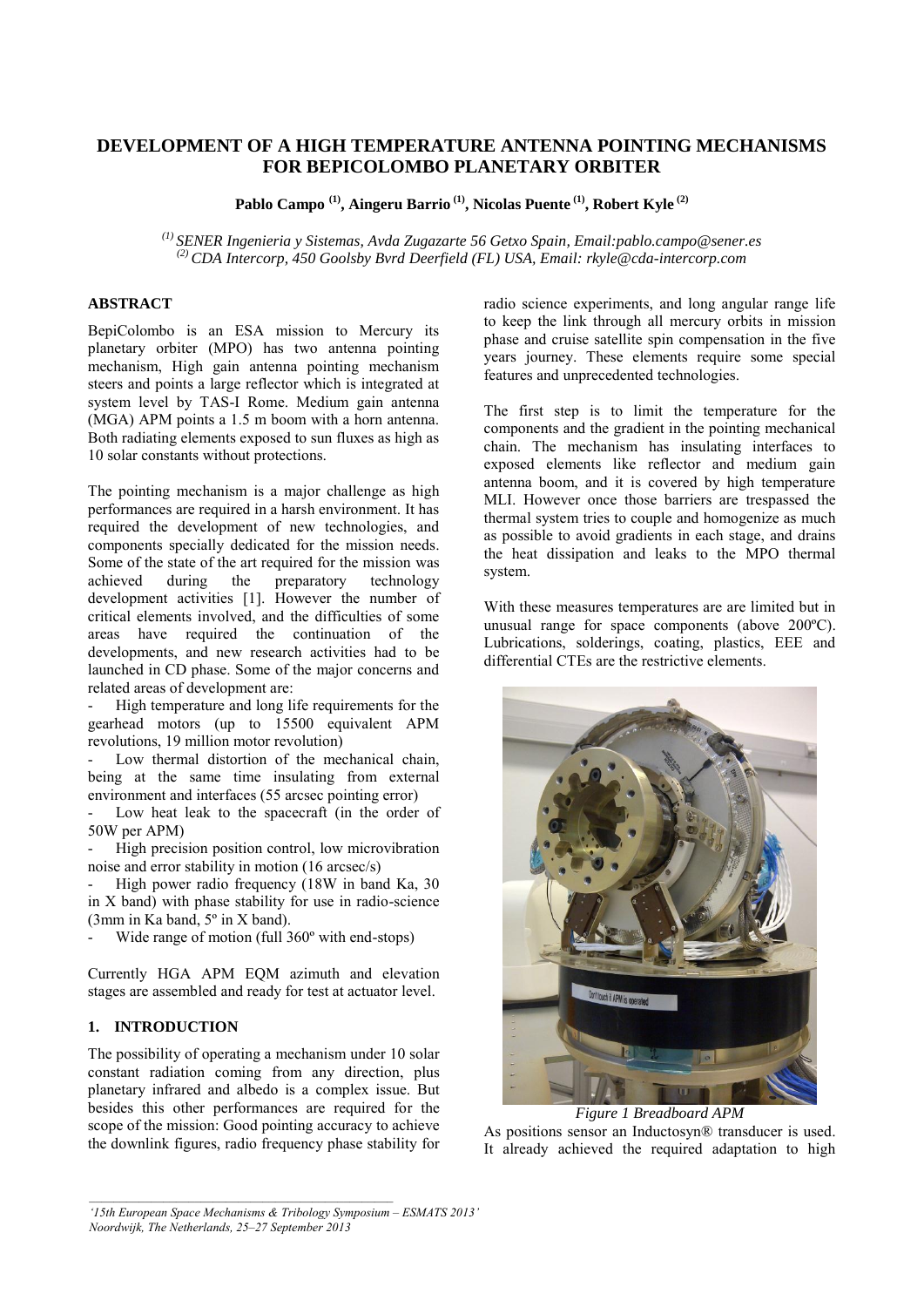temperatures during the technology development phase. Materials, foils, and soldering customization were successful.

However the use of Inductosyn implied several issues to the general design of the APM and APM electronics (APME). To obtain extra accuracy from high frequency weak signals a double electric and magnetic shielding is used in the harness. It protects the signal from internal cross-talk and from fast control motor signals. The resulting harness complexity and total number of lines to route through the 360º range of motion azimuth stage required the development of a special twist capsule.

The number of operational cycles during cruise and orbital mission are a challenge for dry lubrication systems used for the motor gearhead and bearings. The use of combination of MoS2 and PGM cages for bearings in the frame of this project and others have shown capacity for the level of tens of millions of motor revolutions when low contact stress conditions are guaranteed [2 and 3]. For gears however the information and durability is more limited [6]. Several life tests, inspections and redesign activities were conducted to achieve required life figures in the planetary gearhead.

Prior to qualification test campaign, some other models have been manufactured and tested. Thermal model for solar simulation test, MGA assembly structural model for mechanical tests at assembly and spacecraft level, one axis APM breadboard for performance test, one axis APM lifemodel for microvibration and several lifetests, a two axis fully functional electrical breadboard, several APME electronics enginery models and twist capsule life models for azimuth and elevation stages.

Qualification campaigns and material research were conducted for high temperature use of radiofrequency plating on titanium, reed-switches and cables.

### **2. DESIGN OVERVIEW**

#### **2.1. Mechanical thermal design**

The pointing mechanism for both antennas is an elevation over azimuth dual pointing. The structure of the mechanisms is titanium to create the required insulation of the structural path. While an ancillary aluminium structure provides the required coupling to maintain the components within their operational temperature.

The output shaft to the reflector for high gain and boom for the medium gain is made of titanium in order to limit the heat flux to the APM and to be thermally compatible with the rotary joints, reflector and boom.

Once inside the APM the beryllium disk of the inductosyn transducer rotor on the elevation output shaft is used as a radiator towards the thermal envelope of the APM. The internal side of the shield and the inductosyn surfaces are black anodized to improve their thermal coupling. Shield external side is white alodized to reduce coupling to the MLI around. Several thermal test have proof these processes to be stable thermo-optically when applied in good conditions and the correct standards. The external part of the shield is covered with



*Figure 2 Thermal system schematics* 

The radiating shield homogenizes the temperatures of the sensors and components within the shield to avoid gradient causing distortion or friction. Gearhead motors are attached to dedicated radiators in order to evacuate their heat dissipation to this envelope.

The shield which rotates with azimuth stage is later coupled by radiation to the fixed part through cylindrical aluminium heat exchangers. This coupling guarantees good heat drain in hot conditions to control the temperature, while little coupling in cold cases to minimize the thermal control system power consumption during the cruise phases. Finally the fixed part of the heat exchanger is attached to the thermal control system heat pipes which will direct the heat to the MPO main radiator. The MPO main radiator is the only side of the spacecraft that is not directly illuminated by the sun. That radiator is equipped with fins to avoid planetary infrared and albedo. Thermal model solar simulation test with the MPO supported the thermal concept to maintain the components temperatures in the required radiation environment.

### **2.2. Motion system**

The APM uses a high temperature permanent magnet stepper gearhead motor (120:1 ratio) coupled to a gear wheel (10:1 ratio) to point the output shaft. The output interface of the gearhead motor is an anti-backlash pinion which mates to the main gearwheel minimizing the backlash. The anti-backlash pinion is a spur gear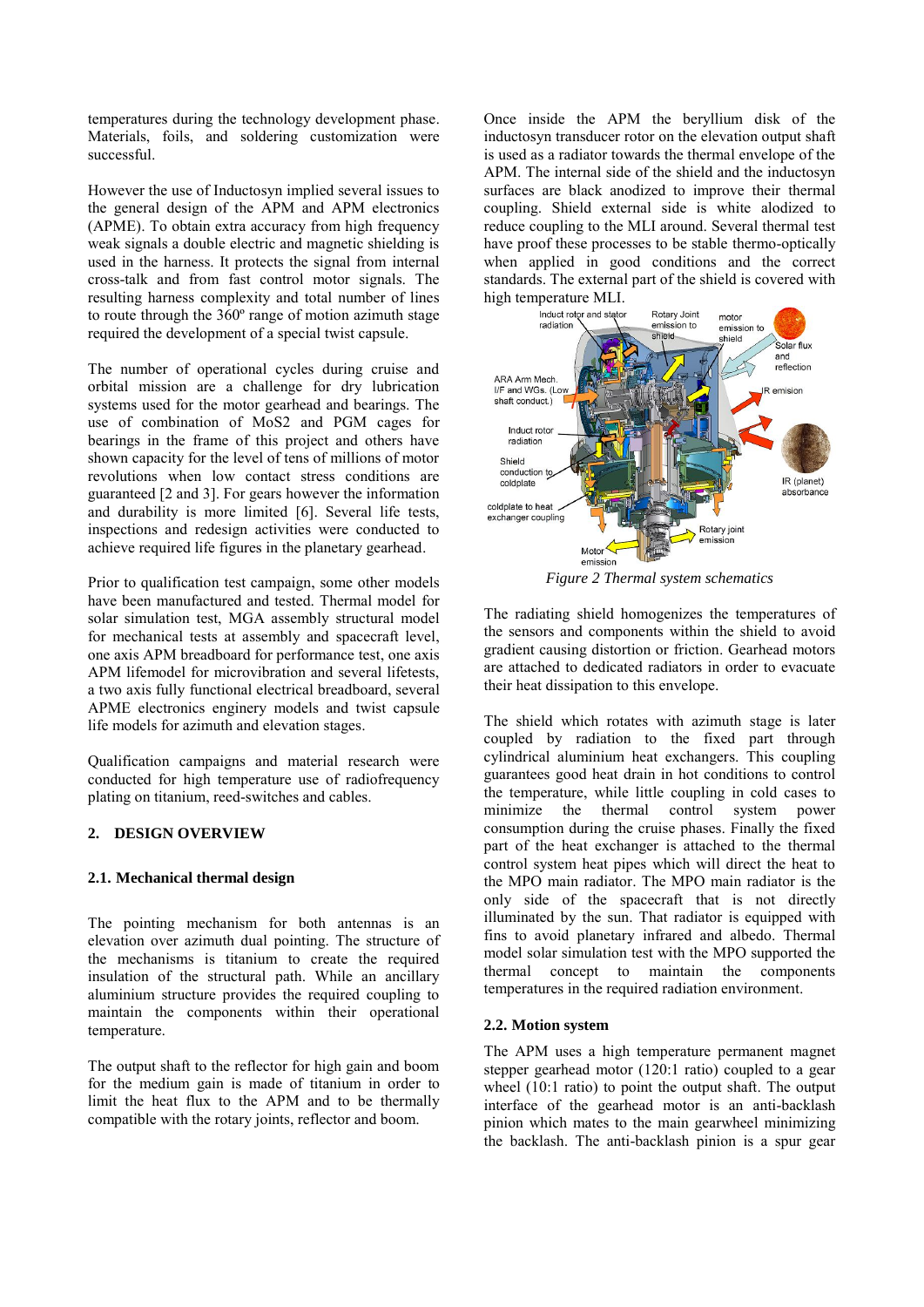formed by two parts linked through a torsion spring which preloads the pinion to the mating main wheel. The pinion half that is coupled through the torsional spring is also aligned with an additional bearing pair in the tip of the actuator which helps reducing the total backlash figure. The rear part of the motor has a thermal interface to transfer the heat dissipated in the windings.



*Figure 3 Gearhead motor by CDA Intercorp*

The use of planetary stages in the gearhead motor implies a certain backlash as some clearance is required between the planetary stage gears. The total APM backlash is basically that of the final planetary stage. The clearance is a compromise between pointing performance and adequate clearance to avoid abnormal wear in the gears. Other types of reducers with less or zero backlash would not be suitable to be used with solid lubrication. The final figures of backlash were set to 18 to 24 arc min at gearhead level after harmonization of the risks and performance needs.

Through the gearheadmotor has a high stiffness by itself (above 850 Nm/rad would provide 85000Nm/Rad) the deflection of cantilevered gearhead output pinion under torque by the circumferential load is the major driver of the stiffness. Moreover the stiffness only starts to be effective after the backlash is overcome. In the deadband area in between the stiffness is virtually zero, in this case the stiffness concept itself has to be re-defined depending on the application and working mode.



*Figure 4 Torque angle behaviour of an actuator*

The torque angle plot shows the following areas:

- Stiff area (30000 Nm/rad) driven by the deflection of the gearhead pinion cantilever rotation
- 550 microradians backlash dead area

Offloading of the antibacklash pinion around 5Nm (designed for 0.5Nm preload at the gearhead)

During effective steering in microvibration test with inertia the effective stiffness is obtained to be around 5000Nm/rad, depending on the inertia and level of perturbations.

### **2.3. End stops**

The range of travel is limited in both azimuth and elevation stages of MGA and HGA.

There are three types of end stops, fixed stops, latches and oscillating end stops. Fixed ones block the mechanism in one position. Latches allow deploying in one direction (elevation in HGA, azimuth in MGA) but do not allow moving back to the stowage area. Oscillating end stop allow a range of motion of 360º.

Latches are performed with CuBe elements that bend and allow the pass of the end stop paddle in the main gear, they are manually resettable in ground for integration and testing with incorporated threads to allow re-stowing the antenna systems without blockage.



Oscillating end stops are paddles dangling from a pivoting point up to contact to fixed end stops to which they transfer the contact pressure relieving the pivoting point. The pivoting point is achieved through a Vespel® bushing and a torsion spring that preloads the oscillating element against a stop to avoid hammering in vibrations or in orbit.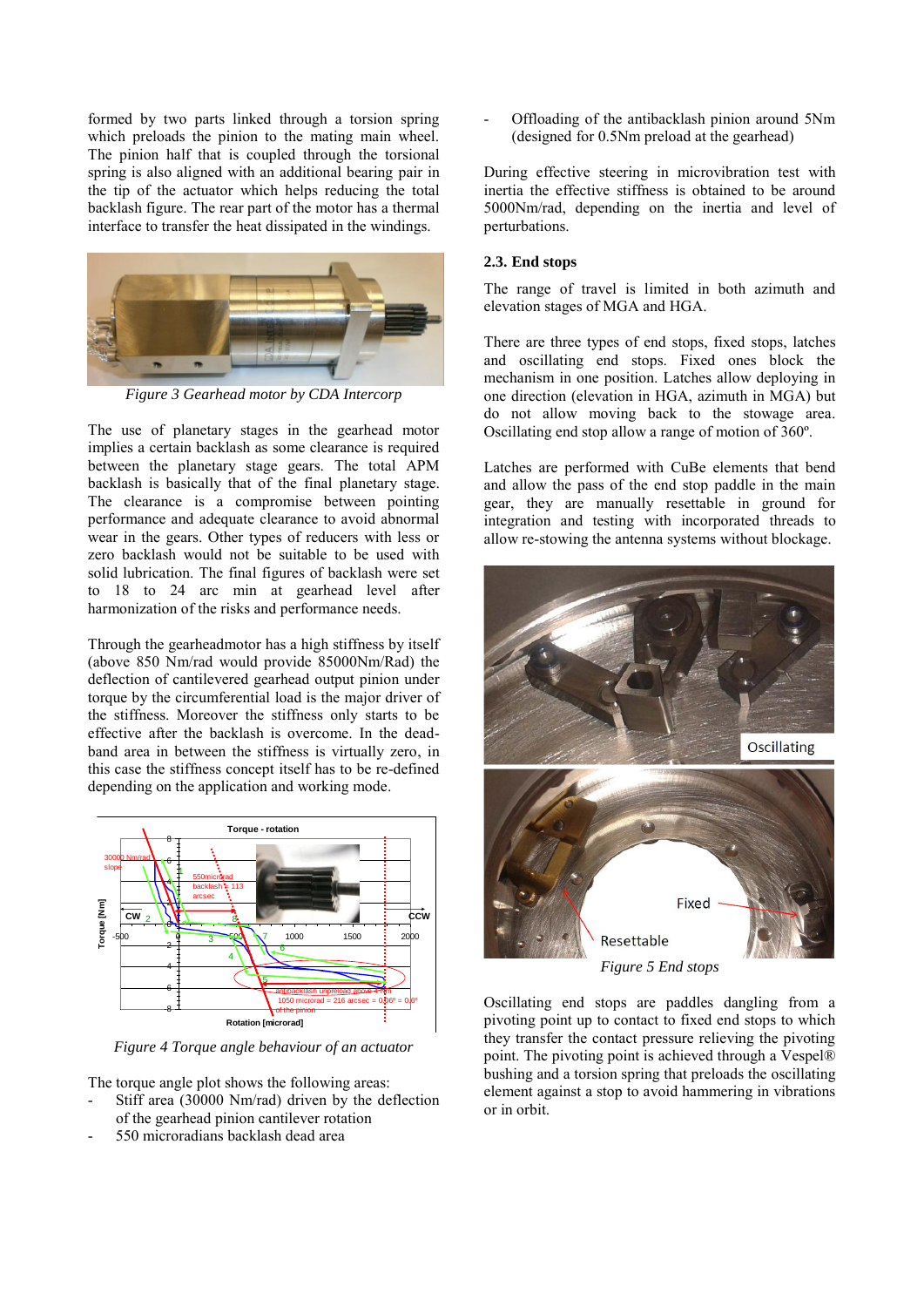#### <span id="page-3-0"></span>**2.4. Position sensor**

The position feedback is provided by a beryllium Inductosyn transducer which was developed during the Technology development activities led by ESA and Kongsberg with Farrand controls to ensure the materials and processes suitable for high temperature use. The transducer has to operate at temperatures close to 250ºC. The mismatch of beryllium with titanium housing is compensated with radially flexible attachment.

In the APME a new inductosyn pre-amplifier (IPA) was developed to provide two tightly matched voltage amplifier channels to amplify the very low sine and cosine voltage signal from transducer stators. Also an automatic gain control (AGC) was implemented in order to stabilize the amplitude drift of the sine/cosine feedback due to temperature varation. Additionally and automatic phase control (APC) circuit was required to compensate inductosyn phase shift between the excitation and the output signals.

Due to transducer size limitation for the accuracy required the number of patterns are limited to 4 (twice sine and cosine) , so either the sensor is used as absolute without redundancy, or semi-absolute with redundancy, or is used as absolute with cross-strapping of APME.

The reliability suggested to use the transducer as semiabsolute (absolute within 2.8 mechanical degs) and thus for operability it is required a synchronization element and a position search strategy to retrieve the position.

Reed switches are used to provide that synchronization signal and end of travel alarms. Reed switches are used in combination with Sm-Co magnets suitable for high temperatures. Hamlin reed switches were qualified for high temperature through a dedicated campaign.

Initial test on standard PCB showed that they are not compatible with high temperatures. Vespel holders with copper plates were developed to support the switches and connect them to the cables (see Fig 1.).

Another difficulty inherent to the use of inductosyn sensors is the need to have both electric and magnetic shielding. While the electric shielding is based on the shield of the high temperature twisted shield pair cables, the magnetic shielding is achieved through the use of mu-metal alloy. This element provides the impedance to insulate the high frequency signal used.

This double shield and the external braided termination of the mu-metal magnetic shield are difficulties for the development of a twist capsule.

### **2.5. Twist Capsule (TWC)**

There is a long number of electrical connection needs

through the twist capsule as the elevation stage has many components and also the azimuth stage has the inductosyn rotor as movable part. Thus up to 96 lines of electrical connections must be routed through the 360º azimuth stage configured as twisted pairs and some of the double shielded pairs as mentioned in paragraph [2.4.](#page-3-0) Also due to a connected rotor the elevation stage rotor requires an elevation twist capsule.

The high temperatures and hollow design for rotary joint prevents the use of slip rings.

The options were traded off following size and configuration needs [5]. Two major configurations were evaluated:

- Spiral configuration<br>- Goose neck configure
- Goose neck configuration

Main limitations for spiral configuration are the length required that leads to a high weight and the possibility of blockages. There is not a suitable wrapping material with good flexibility and life in the required temperature range to prevent the friction between moving coils with mu-metal braids and attachments.

Regarding the goose neck configuration, two options were discarded: The use of flexible circuit because of the high temperatures for the adhesives and the flat cable because of the need of development for the shielding. In addition there was already a qualification campaign for high temperature nickel coated copper with high strength toughened fluorpolymer (HSTF) for high radiation dose for twisted shield pairs.

After quite a lot of designs, analysis, and mock-ups, the only suitable architecture found is a goose neck configuration twist capsule constructed with the physical cable and its braids. This is solved by means of a stainless steel support flexible foil with geared slots in its upper and lower end which mesh to rotor and stator teeth profiles. Due to the small volume available the cables are attached to the foil in both sides. Mu-metal braided ones in the internal side and twisted shielded pairs in the external side.

When moving counter-clockwise the foil and attached wires are wrapped in the rotor. When moving clockwise the foil and its attached cables unwrap from the rotor gear and lay along the outer fixed gear. In the later movement is when the geared profile plays a major role helping to push the cable which otherwise would slide with respect to the rotor. The foil stiffness preloads the meshing area to the inner and outer gears at both ends of the bending area.

In a first design metallic tye-raps were used to attach the cables to the cables to the foil. The attachment was tight disregarding the mismatch of lengths between cables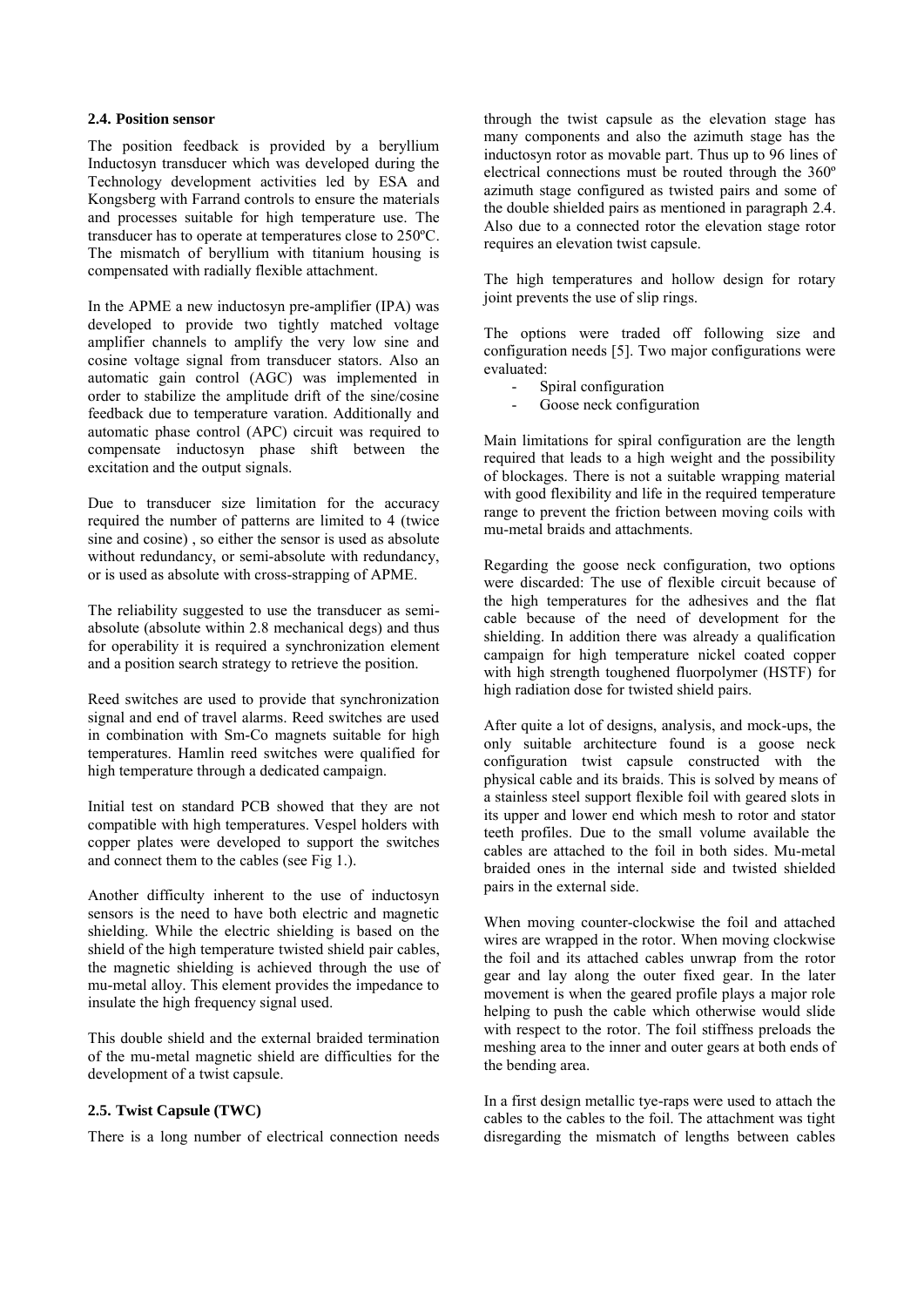and foils as the coil wraps. Even if it found the way to slide, during the azimuth stage gearheadmotor life testing the high friction experienced wrinkled and cut the metallic braid resulting in contamination with debris and final blockage of the mechanism. Also the twisted shielded pairs without mumetal braids showed heavy wear caused by the metallic tye-wraps.





*Figure 7 TWC detail* 



*Figure 8 Problems of the first TWC during gearhead motor lifetest*

The redesign of the retainers (see Fig 7) and mu-metal braids diameter reduction allowed the relative motion of the mu-metal braid. The design was successfully tested via a dedicated azimuth twist capsule life test were the twist capsule has performed correctly a number of cycles and degrees representative of the factored extended life of the mission (21700 cycles).

#### **2.6. Rotary joint**

The mechanism also has to be compatible with a two axis rotary joint in X band for the Medium Gain Antenna, and dual X and Ka band for the High gain antenna. The rotary joints have been developed by Cobham, and both have similar configuration.



*Figure 9 Rotary Joint* 

The rotary joint achieved the following performances:

- Insertion loss:  $0.22$  for X band,  $0.77$  for Ka band
- Return loss: 20.8 dB for X band and 28.85 for Ka band
- WoW: less than  $5^{\circ}$  (TX & RX) for X band and less than 15º for Ka band

Titanium was selected for thermal compatibility with the mechanism and rest of the radio frequency chain. The poor electrical conduction of titanium requires a plating over this substrate which proved rather difficult to achieve for several companies. A gold plating solution was finally qualified by Epner in collaboration with Cobham for the high temperatures required.

The external parts of the rotary joint are sandblasted in order to improve the emissivity of the titanium. In this way gradients with the mechanism are lower and RF power dissipation of the rotary joint is radiated limiting its internal temperature. It has been tested that emissivity up to 0.45 may be achieved for sandblasted titanium and improving for higher temperatures.

Rotary joint internal motions are ensured as for the mechanism with MoS2 bearings with PGM cages.

Rotary joints were tested at high temperature (290ºC) for RF parameters stability test and successfully subjected to high temperature multipaction and corona in ESA VSC facilities in Valencia.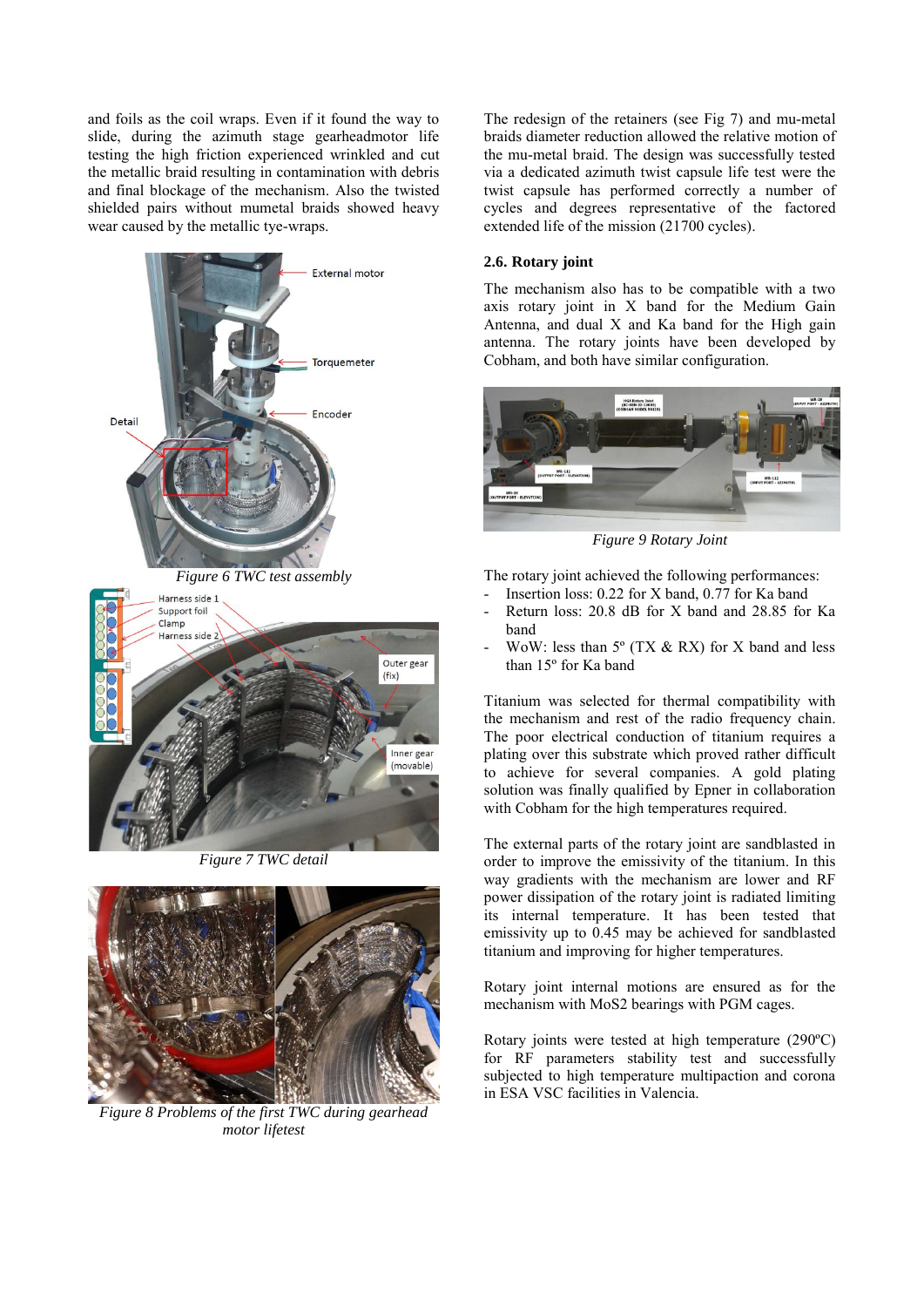## **2.7. Medium gain antenna and waveguides**

The medium gain antenna and waveguides are designed and manufactured by Rymsa. The solution is a Titanium horn antenna with septum polarizer with externally sandblasted and internally silver plated titanium waveguides along the boom qualified up to 350ºC. The configuration ensures that radiation pattern pointing and performances are not affected by temperature. Radiation pattern was tested in temperature by means of a dedicated furnace enclosure with radiation transparent windows and inert gas overpressure developed by SENER.



*Figure 10 MGA Horn Antenna and waveguides* 

The medium gain antenna system (rotary joint, boom and external waveguides, septum and horn) the total gain in downlink frequency is 22.26dB as mean of the different RJ positions. Return losses better than 19dB:

#### **2.8. Medium gain antenna structure and release**

The boom for the medium gain antenna is composed of thin titanium plates creating a square beam with internal support for waveguides. The boom is covered with high temperature MLI in order to avoid thermal bending of the boom when illuminated in one side.

The boom is retained with two holddown areas with preloaded three sphere contacts. The holddown uses a NEA non explosive device to release the system which guarantees low shock emission. Once released a spring catcher retracts the titanium preloaded rod against damping belleville washers, to avoid entrapments and to close the aperture of the preload area.

Structural behaviour and release shock were measured in the structural model of the MGA main assembly.



*Figure 11 MGAMA STM Model in vibration test* 

#### **2.9. Thermal insulation**

The thermal insulation of the APM is a high temperature MLI developed by RUAG Space Austria, based on a thermal shield of Nextel® fabric with titanium and aluminium internal layers, in some cases or areas with VDA Polyimide internal layers. The thermal insulation is attached to the mechanism with titanium stand offs or with Inconel wires at dedicated MLI fixation labyrinths.

The MGA APM and short boom were tested in solar simulation with the rest of MPO. As an outcome of the test, excess of heat flux to the spacecraft was detected. Measures were taken to reduce MLI efficiency, but the most important outcome was the need to reduce the heat leak through gaps and attachment labyrinth retainers.



*Figure 12 MGAMA Thermal model with short boom*

In the labyrinths between degrees of freedom external retainers are now hidden and gaps reduced. Analytical temperatures and flux figures of the detailed gaps models will be evaluated with the solar simulation test to be done at high gain antenna assembly level and with MPO flight model.

#### **3. DEVELOPMENT OF THE GEARHEAD MOTOR FOR LIFE REQUIREMENTS**

The gearhead motor continued the developments done in the TDA conducted by Kongsberg, ESTL and CDA. The gearhead motor is a compact permanent magnet stepper coupled to a planetary reducer. Planetary stage carriers are supported bearings and planets through sliding pins.

The current life requirements to be achieved with factors applied are

|              | ENVELOPE NUMBER OF CYCLES |         |                |
|--------------|---------------------------|---------|----------------|
|              | Cycles                    | APM Deg | Motor Mill rev |
| Ambient+Cold | 8021                      | 2887488 | 9.625          |
| Hot          | 13705                     | 2741040 | 9.137          |
|              | 21726                     | 5628528 | 18.762         |

It was a difficult path to achieve a gearhead motor as the problematic areas found during inspection of the failed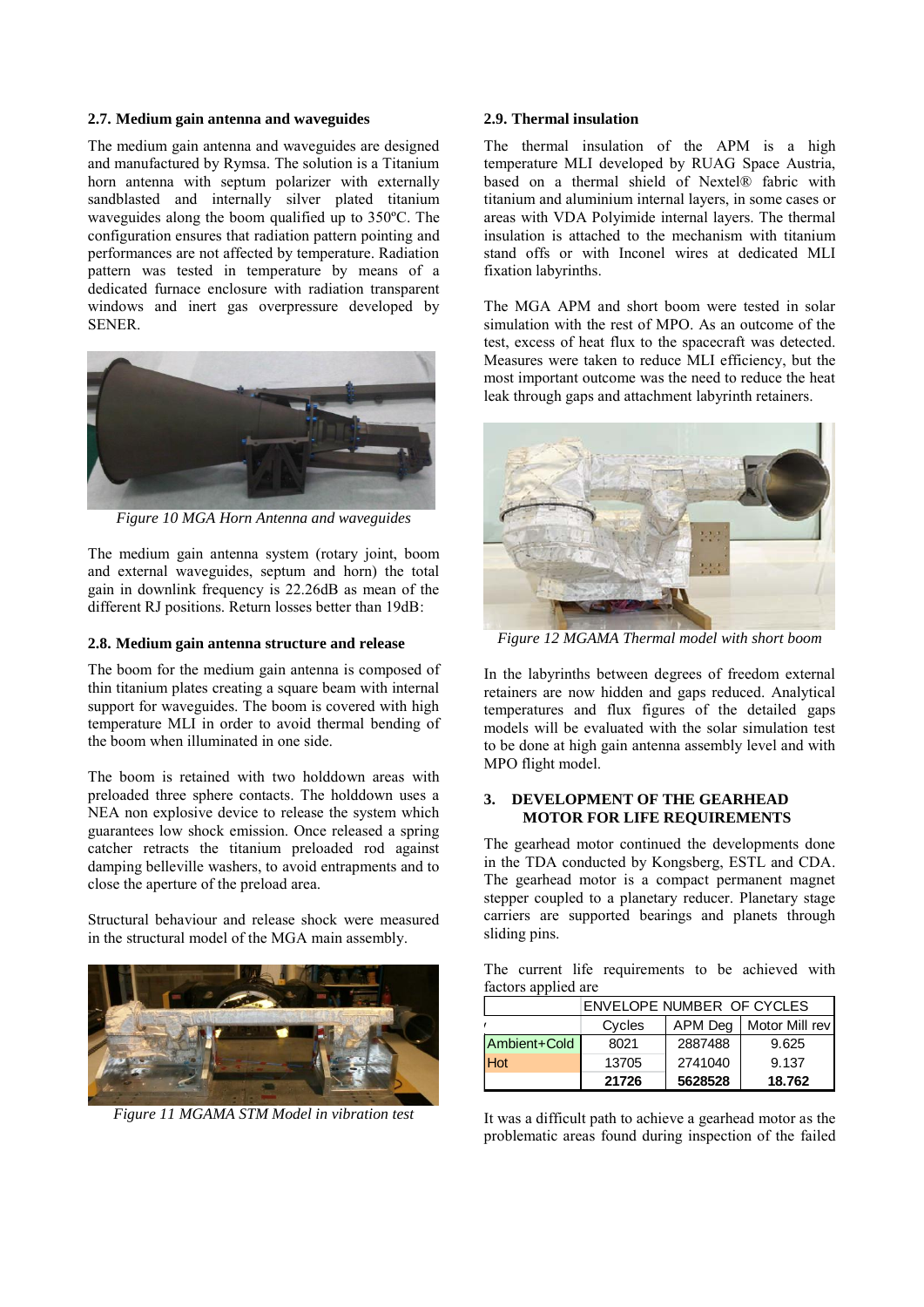unit generally masked other incipient problems or didn't allow their appearance at all. Therefore the problematic areas showed one after the other during sequential tests in subsequent or refurbished units. Finally all the problems were solved as the solutions agreed showed correct. Some of the issues found and solved during the technology development phase were the following:

- The use of glue to bond the external sleeve covering the magnets to the magnets was unstable in high temperatures, even if the bonding properties were correct. That instability resulted in bumps and bubbles that distorted the external surface and closed the air gap to the stator and blocked one of the life units. Gluing of the sleeve of the rotor magnets was substituted by a hot mounting sleeve for shrink fit into the magnets. Post curing inspection of the rotors showed a good run out.
- Curing of the high temperature glue in oven resulted on contamination of the MoS2 which oxidized with the presence of oxygen and depleted early in the life of a gearhead motor. The problem was solved by creating the curing of the MoS2 in moderate vacuum. Further investigation [4] on the sensitivity of MoS2 on temperature in air, showed that for temperatures under 200ºC there was no major problem, but those were exceeded. To obtain the maximum end of life value of MoS2 coating it is decided to cure adhesive in high vacuum.
- The cantilever configuration of the gearhead output pinion transforms torsional load in the meshing teeth in bending torque to the gearhead output bearings. For the dry lubrication and the small clearance in the output stage gears the value of output torque has to remain relatively low. An overload during functional test resulted in early failure during life testing. As a result it was decided to reinforce and separate the bearing and reduce the allowable torque.

During the phase C/D the first life test unit was tested at APM actuator level at CSL (Centre Spatial de Liege), it increased its friction after 7 million motor revolutions in ambient and 2.8 million in cold. While the factored mission scope back at that time required 29 million motor revolutions. The unit was subjected to several inspections: Direct friction measurement at motor shaft and threshold current testing in order to find friction patterns. It was inspected by tomography to find mechanical problems that could be masked during disassembly. Then the unit was disassembled stage by stage at CDA and parts coatings inspected at ESTL.

Friction patterns measurement, stages check and microscope/ spectrography (SEM/EDAX) pointed out that the most severe wear occurred in the pin sliding contact to planet and carrier area. There was general dry lubrication depletion of gear teeth in some areas with substrate reduction, but this did not cause a lack of functionality or general raise of the friction apart from friction pattern areas. Status of bearings of both motor and planetary stages was satisfactory. Ambient testing was not able to screen some small clearance closure caused by differential CTE in cold cases. Cold basic functional testing of qualification unit at CDA showed correct performance. Even if tolerances allowed that cooling thermal excursion, contact stress may raise and/or wear rate of MoS2 may become accelerated as clearance is reduced in cold conditions. Along with other measures it was decided to avoid cold temperatures by using heating during cold situations.

In order to confirm the susceptibility to cold temperatures one of the gearhead motor units intended for the qualification model of the APM was subjected to ambient life testing. It resulted in 17 million motor revolutions before general friction raise. Inspection showed general increase of wear without a single cause or without the possibility of differencing initial cause and resulting damages. The figures of life were assessed valid for the mission upon certain cruise link guidelines changes. But it was required assessment that the obtained results were stable. Moreover still high temperature performance was not demonstrated.

Upon these test results, some improvements for following units were decided with CDA to help ensure the flight and new qualification unit maintain the achieved values: Inter-layer coatings used between gears and MoS2 such as Balinit® were removed as dedicated pin on disk tests showed no improvement by these in vacuum and spectrograph of units inspected by ESTL did not show these area was in contact in the gears, being either covered or deleted, and thus not functional.

Smoothing of the carrier to pin surfaces to allow secondary/redundant sliding for failure cases was also applied to the baseline design of the gearheads.

The other qualification gearhead motor of the APM was then tested to life focusing first in high temperatures and with subsequent ambient lifetest. The APM stage was tested in CSL were a special chamber may rise to high temperature in the items with capacity of quick shroud cooling down. The unit achieved all the required lifetest cycles in hot temperature. It had a blockage problem of the twist capsule at the beginning of the test that was quickly solved latter forwarded to redesign. The ambient temperature part of the test was interrupted by the failure of the twist capsule that led to a redesign of it. After reprise of the test it completed all the required ambient cycles, thus providing viability of the gearhead baseline design for the mission scope.